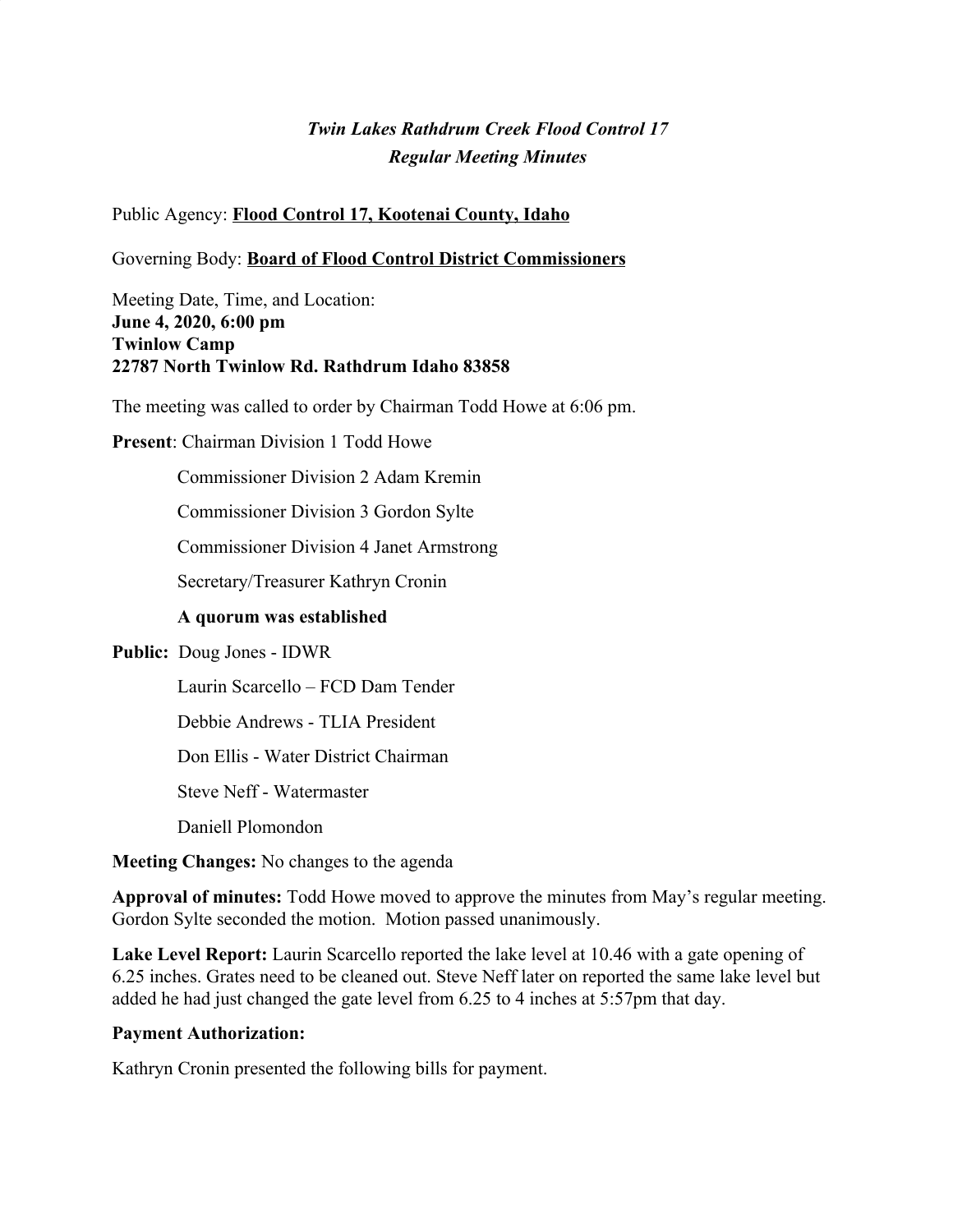Avista \$20.88 for utilities, Twinlow Camp \$100 for rent, Laurin Scarcello \$608.45, Kathryn Cronin \$419.04, Gordon Sylte \$46.17, Janet Armstrong \$46.17, Todd Howe \$46.18. Adam Kremin \$230.87.

Todd Howe motioned to approve payment. Adam Kremin seconded the motion. Motion passed unanimously.

### **Review of bank Statements & Financial records.**

May's bank statements were reviewed by the commissioners. The Quickbooks' report aligns with the checks going out and the balances in both the checking and savings accounts. Gordon Sylte's check from May has yet to be deposited.

### **Correspondence review**

State Farm sent the policy renewal declarations for BigFoot, listing what is covered under the policy and the costs to the service contractor. No money is due and no action is needed.

# **Old Business:**

# **Weather Station at the Dam**

The original projection for a weather station was around \$15,000. Todd Howe expressed that he did not believe there was a need to spend too much money on a weather station, especially considering the weather station owned by Gordon Sylte cost around \$400. Gordon Sylte was all for installing a few weather stations in different locations - behind Rathdrum mountain, in front of Rathdrum mountain, etc. - especially if they cost so little. The question becomes, what makes a weather station credible, how do you connect to the NRCS program, and if you connect to the NRCS, do you still have access to your own data?

Don Ellis reiterated that the Water District would be willing to contribute to this project, however he reminded the commissioners the Water District meets once a year in June. Any proposal would need to be completed before that meeting so he can present it.

Kathryn Cronin will do some research into these questions and will bring more information to next month's meeting.

# **Online Banking / Debit Card**

Will address at next month's meeting.

# **Sump Review, County and Aquifer Protection Board**

Currently, the sump is underwater and, according to Laurin Scarcello and Steve Neff, will continue to be underwater until August or later. The commissioners would like to go out and tour the sump once it is accessible. Gordon Sylte again reiterated that someone should touch base with the Tevises and assure them that the Flood District has not forgotten about them or the unfinished work at the sump.

# **Information on Snow Pack and Lake Level Curves**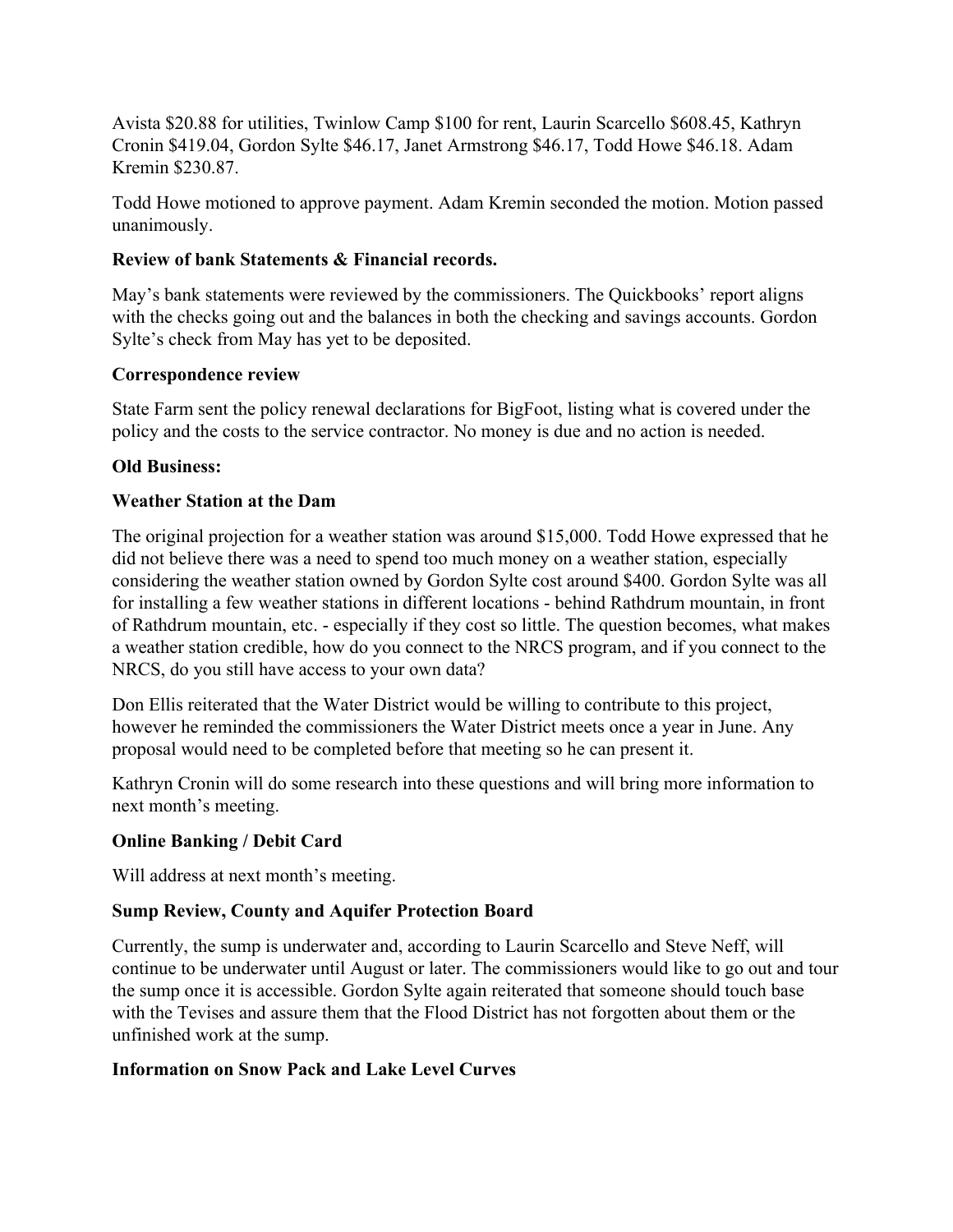This topic is closed. The responsibility of the lake and the dam have been transferred to the Water District and the Watermaster, Steve Neff.

### **Job Vacancy - FCD Secretary/Treasurer**

The current Flood District Secretary, Kathryn Cronin, introduced Daniell Plomondon as her replacement candidate. Daniell works at Twinlow Camp as the guest services director, and is originally from Colorado.

More discussion on a training fee and hiring Daniell will happen in July during an executive session. Todd made a motion to consider Daniell Plomondon as a candidate for the Secretary/Treasurer position. Adam seconded. Motion passed unanimously.

#### **New Business:**

### **Camera(s) at the Dam: Information Sharing**

Steve Neff reported that the Stevens Connect is fully calibrated. He discussed weirs with Platt but did not seem to think that there was any benefit to spending \$7,000 to \$8,000 on a weir. Steve also mentioned he would like to add a baffle that narrows the gate opening so debris wouldn't get caught up so easily and he wouldn't need to flush it out so often.

The cameras installed at the dam are a live shot of the gate and the gauge. The cameras can be rotated, but they are on pre-set angles; the controls can be accessed by one person currently. The commissioners would like a tour and the ability to look at the photo feed from the cameras. Steve Neff said this should be possible. Laurin Scarcello also brought up that eventually it would be beneficial for the Flood District to have a manual or schematics of the set-up down at the dam with these cameras.

# **Rathdrum Creek Drone Mapping**

Adam Kremin talked with the Hartmans and they are willing to do the drone mapping of the Rathdrum Creek. The drone mapping will need to be done before Hartman's son, (name), goes back to college in September, so Adam suggested late August. The drone mapping will help with planning future projects, tracking problem spots, and assist contractors who are hired to clean out sections of the creek.

Adam made a motion to hire (name) Hartman to drone map the Rathdrum Creek for the Flood District. Todd Howe seconded the motion. Motion passed unanimously.

# **IDWR Flood Management Grants**

Doug Jones had emailed the Flood District about the possibility of an IDWR Grant, however the deadline for the grant is June 15th. Though the Flood District cannot write a grant within two weeks, many good ideas were thrown out for discussion. Doug suggested strengthening weak points along the creek where the bank has been impacted by higher flows, or upgrading levies. Steve Neff suggested an engineering study and tracking where the water loss is occurring down from Finman's. Laurin Scarcello also mentioned the Gunning and Sturgeon Road culverts as areas of interest.